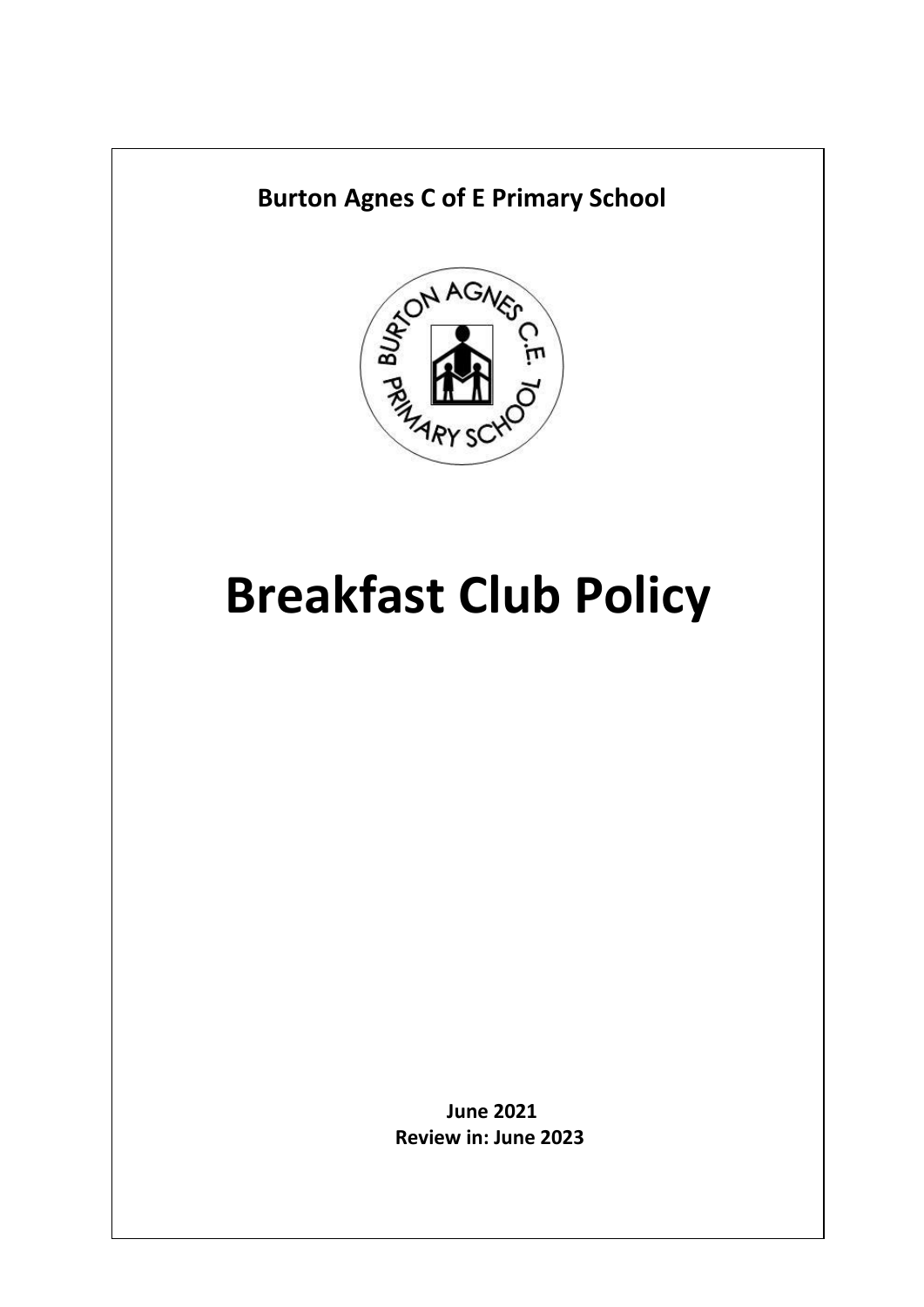## **Burton Agnes Church of England Primary School Breakfast Club Policy**

#### **Aim**

To provide a safe, secure, welcoming, before school facility for the School community.

#### **Objectives**

- To provide a welcoming, safe, secure environment for children before the beginning of the school day.
- To enable pupils to eat breakfast before the start of the school day in a pleasant, relaxed environment.
- To provide a calm play environment and suitable activities for those pupils attending Breakfast Club.
- To employ caring supervisory staff.
- To provide an affordable service for working parents.
- Where appropriate to increase punctuality and attendance.

### **Procedures and Organisation**

**Staffing** 

- There is one breakfast club supervisor on duty as from 7.55 am. Members of the admin team are also in school from this time.
- A member of the teaching staff is on site by 8.00am.
- The member of staff on duty will hold a current first aid qualification and basic food hygiene qualification, as well as having DBS clearance. It is anticipated that this person will be employed in school in another capacity and already have positive, ongoing relationships with the children attending.

#### **Contingency arrangements for staff absences and emergencies**

- If a member of staff is absent, he/she must inform the Headteacher and also ring the reserve breakfast club supervisor on the contact list in time for them to get to school for 7.50am. They must notify the Headteacher if the  $1_{st}$ reserve cannot cover.
- In the event of a breakfast club supervisor not being on the premises, staff present will take responsibility for any children left in their care.
- In the event of any emergency, current school policies regarding Health & Safety, Child Protection & Safeguarding, all apply. It is anticipated that the person on duty at breakfast club would be able to communicate with other staff in school and have access to full school resources.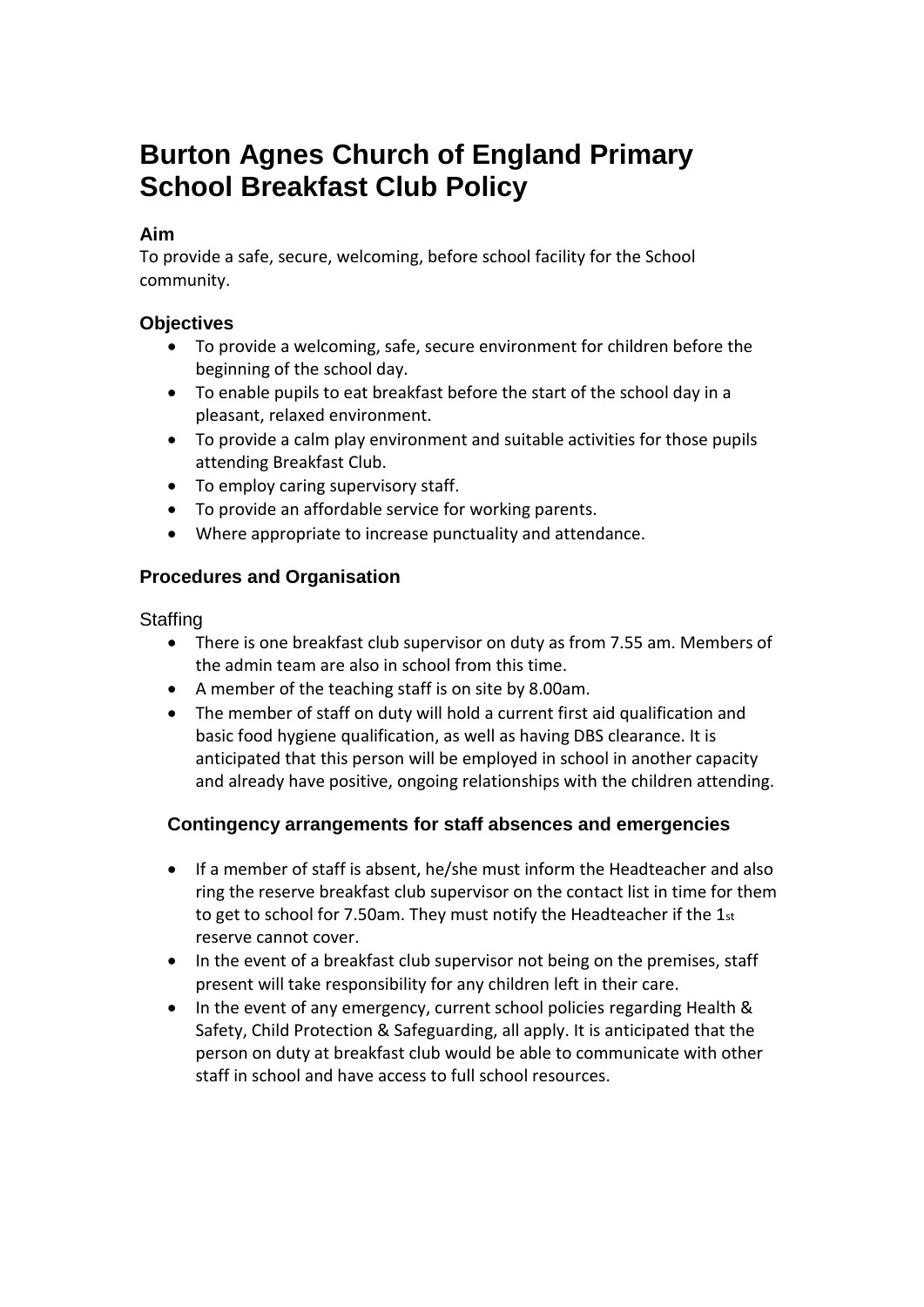#### **Safeguarding and Fire Procedures**

- Children coming to breakfast club, and any adults dropping them off, should enter school through the front main entrance. Other doors into school should be locked until 8.45am. Children are then under the supervision of the staff at breakfast club until being received by the class teacher at 8.55am. A member of staff is on duty in the playground each morning, therefore breakfast club staff can send KS2 children out to play at that time if they so wish.
- In the event of an emergency or evacuation, children should exit the hall through the fire exit and assemble on the top playground. The breakfast club supervisor will take the register and check all children are safe and accounted for.

#### **Risk Assessment**

 A risk assessment has been carried out for the breakfast club - all present school risk assessments relating to activities and premises apply.

#### **Medication**

- Parents should inform the Breakfast Club supervisor of any medical issues likely to affect children during Breakfast Club. Emergency contact details remain in the school office.
- Normal school First Aid and medication procedures apply to Breakfast Club.

### **Booking arrangements and pricing**

- The Breakfast club will operate with the following system:
- Breakfast club 8.00 am until 8.55 am £2.50 including breakfast per day
- **•** Breakfast play session  $-8.30 8.55$  am 75p (no food) per day
- These fees cover the cost of staffing, food, equipment and running costs.
- Parents are encouraged to book and pay for Breakfast Club sessions in advance, by completing a termly booking form. (These are available from the office)
- Parents may wish to book and pay further in advance of these arrangements. This can be arranged with the office.

### **Use of registers**

- Children will be entered onto a register in the breakfast club and all parents will sign this to confirm their drop off time daily. Parents and children should enter school through the main entrance, as they will then have been admitted onto the premises by a member of staff who knows them by sight.
- At the end of Breakfast Club the supervisor tallies the numbers attending and returns the register to the office.